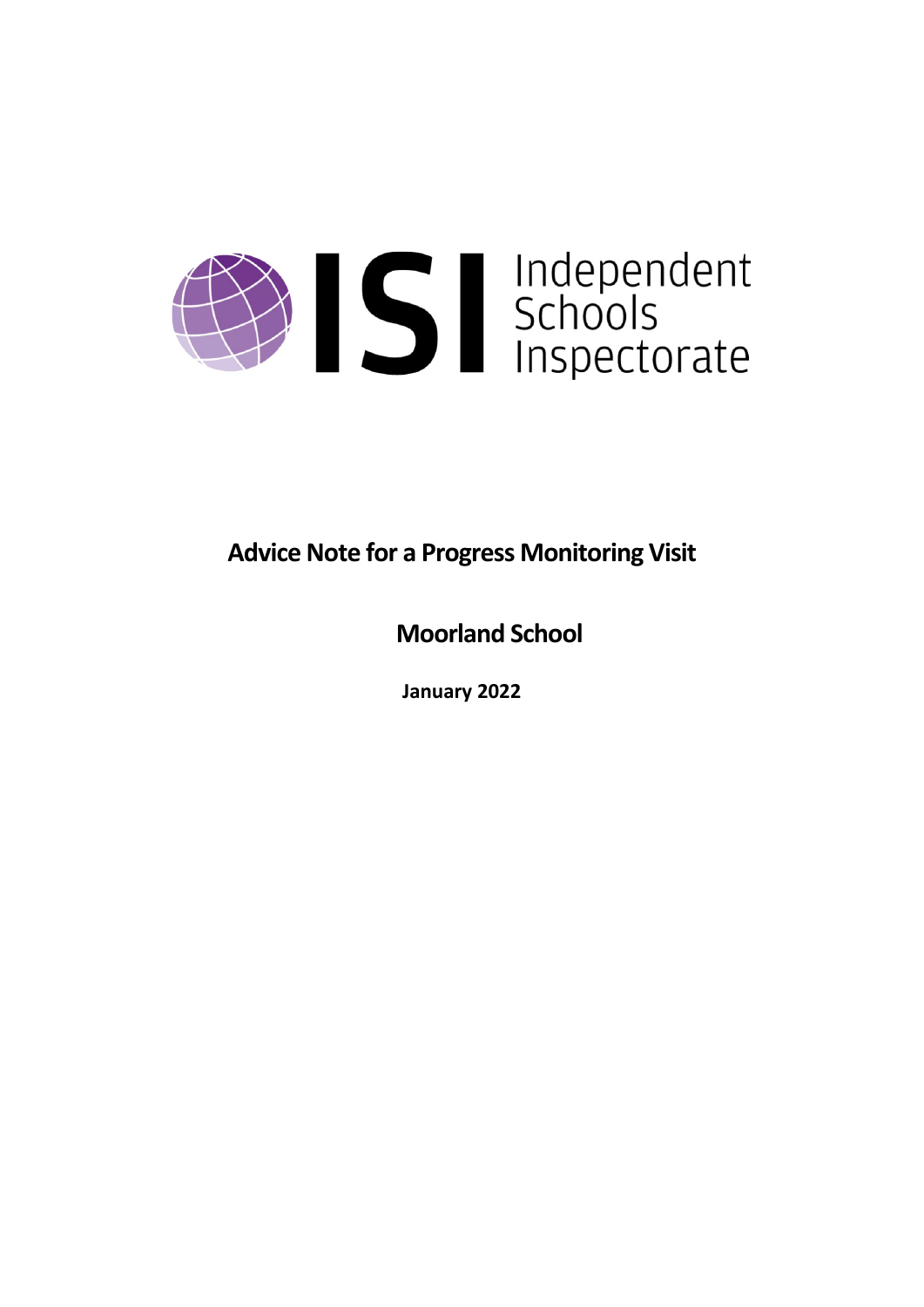# **School's details**

| <b>School</b>                          | <b>Moorland School</b>                                                                    |     |                   |    |
|----------------------------------------|-------------------------------------------------------------------------------------------|-----|-------------------|----|
| <b>DfE</b> number                      | 888/6002                                                                                  |     |                   |    |
| <b>Early Years registration number</b> | EY421831                                                                                  |     |                   |    |
| <b>Address</b>                         | <b>Moorland School</b><br>Ribblesdale Avenue<br>Clitheroe<br>Lancashire<br><b>BB7 2JA</b> |     |                   |    |
| <b>Telephone number</b>                | 01200 423833                                                                              |     |                   |    |
| <b>Email address</b>                   | enquiries@moorlandschool.co.uk                                                            |     |                   |    |
| Head                                   | Mrs Deborah Frost                                                                         |     |                   |    |
| Proprietor                             | Mr Jonathan Harrison                                                                      |     |                   |    |
| Age range                              | 0 to 18                                                                                   |     |                   |    |
| Number of pupils on roll               | 319                                                                                       |     |                   |    |
|                                        | Day pupils                                                                                | 244 | <b>Boarders</b>   | 75 |
|                                        | <b>EYFS</b>                                                                               | 168 | <b>Juniors</b>    | 23 |
|                                        | <b>Seniors</b>                                                                            | 108 | <b>Sixth Form</b> | 20 |
| Date of visit                          | 31 January 2022                                                                           |     |                   |    |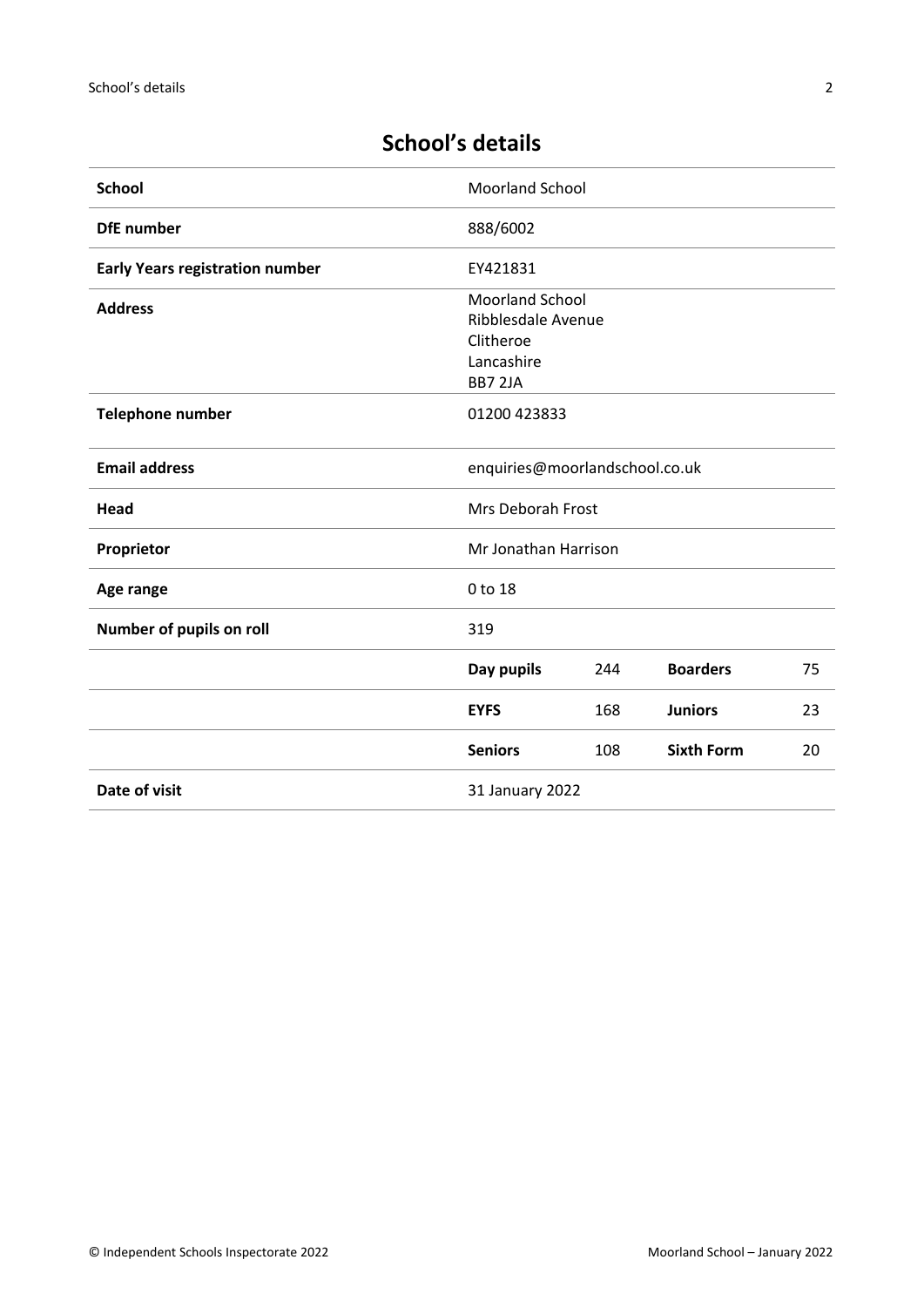# **1. Introduction**

### **Characteristics of the school**

- 1.1 Moorland School is an independent co-educational day and boarding school situated in Clitheroe. Members of the same family have owned the school for more than 30 years. The current head took up her post in September 2021. The previous head became the principal director of the company that owns the school in 2021 and is the proprietor. An advisory volunteer board provides guidance to the proprietor on a range of legal and educational matters.
- 1.2 The school incorporates ballet and football academies. Boarders are accommodated in one of three houses. The school has 32 pupils who require support for special educational needs and/or disabilities (SEND), of whom 5 have an education, health and care plan. Two pupils speak English as an additional language (EAL). The school's previous inspection was a regulatory compliance inspection in June 2021.

#### **Purpose of the visit**

1.3 This was an unannounced progress monitoring visit at the request of the Department for Education (DfE) to check that the school has fully implemented the action plan submitted following the regulatory compliance inspection of June 2021. The visit focused on the school's compliance with the Education (Independent School Standards) Regulations 2014 (ISSRs), the National Minimum Standards for Boarding 2015 and the requirements of the Early Years Statutory Framework.

| Regulations which are the focus of the visit                                                                 | <b>Team judgements</b> |
|--------------------------------------------------------------------------------------------------------------|------------------------|
| Part 3, paragraphs 7 (safeguarding) and 8 (safeguarding of boarders);<br>NMS 11, 15 and 17; EYFS 3.4 and 3.7 | Not all met            |
| Part 3, paragraph 11 (health and safety); NMS 6; EYFS 3.55                                                   | Not met                |
| Part 3, paragraph 12 (fire safety); NMS 7; EYFS 3.56                                                         | Met                    |
| Part 5, paragraph 23 (toilet, washing and changing facilities); NMS 5 and<br>6                               | Not all met            |
| Part 5, paragraph 25 (maintenance); NMS 5 and 6                                                              | Not all met            |
| Part 5, paragraph 27 (internal and external lighting); NMS 5.4                                               | <b>Met</b>             |
| Part 5, paragraph 28 (drinking water and water supply); EYFS 3.55                                            | Not met                |
| Part 5, paragraph 30 (boarding accommodation); NMS 5                                                         | Not met                |
| Part 6, paragraph 32(1)(c) (provision of information)                                                        | Met                    |
| Part 7, paragraph 33 (complaints procedure); NMS 18; EYFS 3.75                                               | Met                    |
| Part 8, paragraph 34 (leadership and management); NMS 13                                                     | Not met                |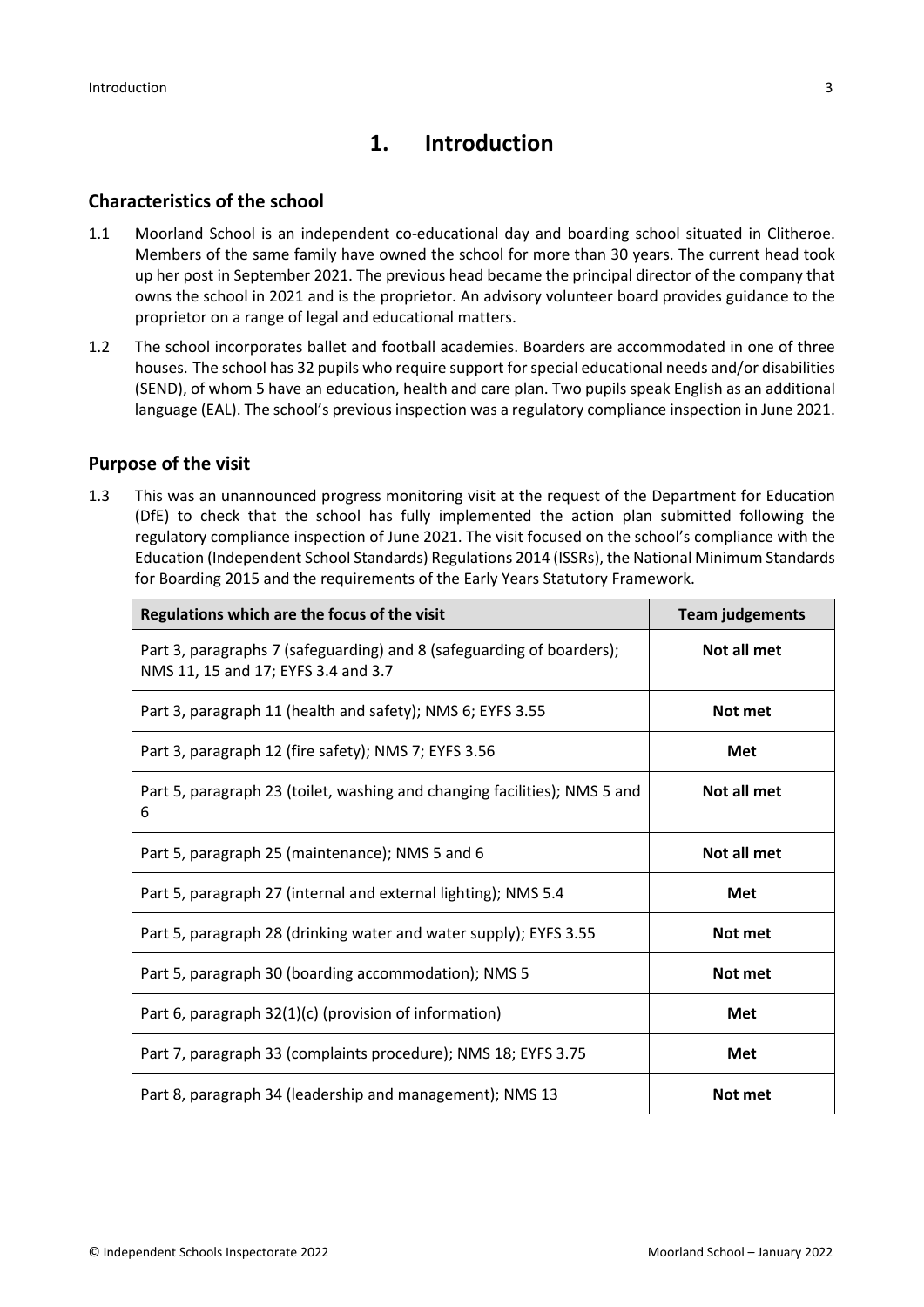# **2. Inspection findings**

### **Welfare, health and safety of pupils – safeguarding [ISSR Part 3, paragraphs 7 and 8; NMS 11, 15 and 17; EYFS 3.4 and 3.7]**

#### **Safeguarding policy**

- 2.1 The school meets the requirements.
- 2.2 The school has an appropriate policy for safeguarding which provides suitable arrangements to safeguard and promote the welfare of pupils at the school.

#### **Safeguarding implementation**

- 2.3 The school does not meet all of the relevant standards and requirements.
- 2.4 Arrangements are implemented effectively in most areas to safeguard and promote the welfare of pupils, including children in the EYFS, by means that pay due regard to current statutory guidance. This includes ensuring a culture of listening to pupils. Pupils confirm that they have a wide variety of people to whom they can turn to for support. The school ensures that pupils receive a response when they express concerns, and that appropriate action is taken where necessary. This was confirmed during interviews with pupils and staff and by suitable records of safeguarding. Pupils are given suitable guidance on staying safe online and the school has sufficient filtering and monitoring procedures in place to ensure appropriate use of technology at all times.
- 2.5 The designated safeguarding lead (DSL) liaises effectively with the relevant local authorities and children's services, where necessary. Staff understand the different types of child-on-child abuse, including in relation to pupils with SEND, and have a clear understanding of matters relating to sexual harassment. There is an appropriate staff code of conduct and suitable arrangements for whistleblowing. Interviews with staff confirmed suitable understanding of these and willingness to act appropriately should the need arise.
- 2.6 The school has ensured suitable arrangements are in place during the COVID-19 pandemic to maintain all safeguarding requirements.
- 2.7 The school has ensured that boarders' views are listened to and that these are given appropriate weight in decisions about the running of the school. It has ensured that senior boarding staff have suitable training and experience.
- 2.8 Most staff, including those in positions of responsibility, are suitably trained in line with locally agreed procedures, and safeguarding is effectively managed in most areas. However, the implementation of arrangements to safeguard and promote the welfare of boarders does not show full regard for the requirements of *Keeping Children Safe in Education* (KCSIE). Not all those providing sole supervision of and care for boarders, including overnight, are suitably qualified or experienced. Nor have all had adequate training or reviews of their practice. Not all of the accommodation provided for those undertaking such roles is suitably separated from the accommodation and facilities provided for boarders. The proprietor undertakes an annual review of safeguarding but these deficiencies show it is not fully effective.

### **Welfare, health and safety of pupils – health and safety [ISSR Part 3, paragraph 11; NMS 6; EYFS 3.55]**

2.9 The school does not meet the standards and the requirement.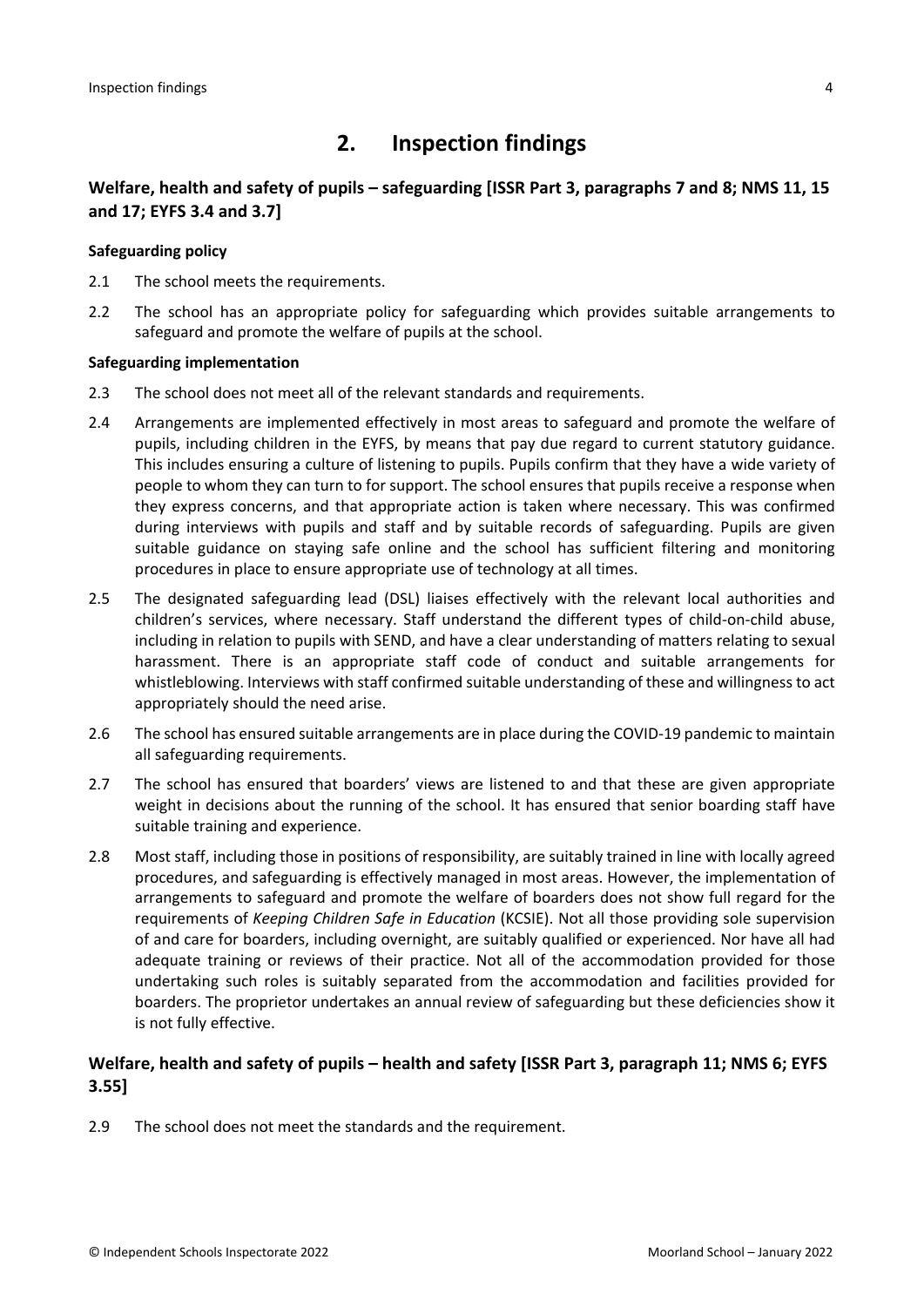2.10 The school has ensured that the science preparation room can be suitably locked, but it does not ensure that chemicals are stored securely within this room. In particular, that flammable liquids are returned to the lockable flammables cupboard promptly, after use.

#### **Welfare, health and safety of pupils – fire safety [ISSR Part 3, paragraph 12; NMS 7; EYFS 3.56]**

- 2.11 The school meets the standards and the requirement.
- 2.12 The school has ensured that it complies with the Regulatory Reform (Fire Safety) Order 2005, by planning, implementing and recording fire safety measures and carrying out regular fire drills in boarding time, which are properly recorded.

#### **Premises and accommodation – toilet and washing facilities and maintenance [ISSR Part 5, paragraphs 23 and 25; NMS 5 and 6]**

- 2.13 The school does not meet the all of the standards.
- 2.14 The school does not provide suitable showers for the use of pupils aged 11 or over who receive physical education. Those provided are not maintained in working order.

#### **Premises and accommodation – lighting [ISSR Part 5, paragraph 27; NMS 5.4]**

- 2.15 The school meets the standard and requirement.
- 2.16 The school has ensured that lighting in the boarding accommodation enables boarders to access toilet facilities safely at night.

#### **Premises and accommodation – water [ISSR Part 5, paragraph 28; EYFS 3.55]**

- 2.17 The school does not meet the standards and requirements.
- 2.18 The school has ensured that the facilities in the junior school have an adequate supply of hot water; however, the temperature of the water at the point of use in the EYFS setting poses a potential scalding risk to users.

#### **Premises and accommodation – boarding accommodation [ISSR Part 5, paragraph 30; NMS 5]**

- 2.19 The school does not meet the standards.
- 2.20 The school has ensured that there is adequate lighting in the boarding accommodation to enable boarders to access toilet facilities at night.
- 2.21 However, it does not ensure that boarders' accommodation has appropriate separation from accommodation for adults. Boarders do not have washing facilities affording suitable privacy because those provided are not solely for their use.

#### **Provision of information [ISSR Part 6, paragraph 32(1)(c)]**

2.22 The school meets the requirements for providing information relating to safeguarding to parents. Particulars of the arrangements for safeguarding are published on the school's website.

#### **Manner in which complaints are handled [ISSR Part 7, paragraph 33; NMS 18; EYFS 3.75]**

2.23 The school meets the standard and the requirements.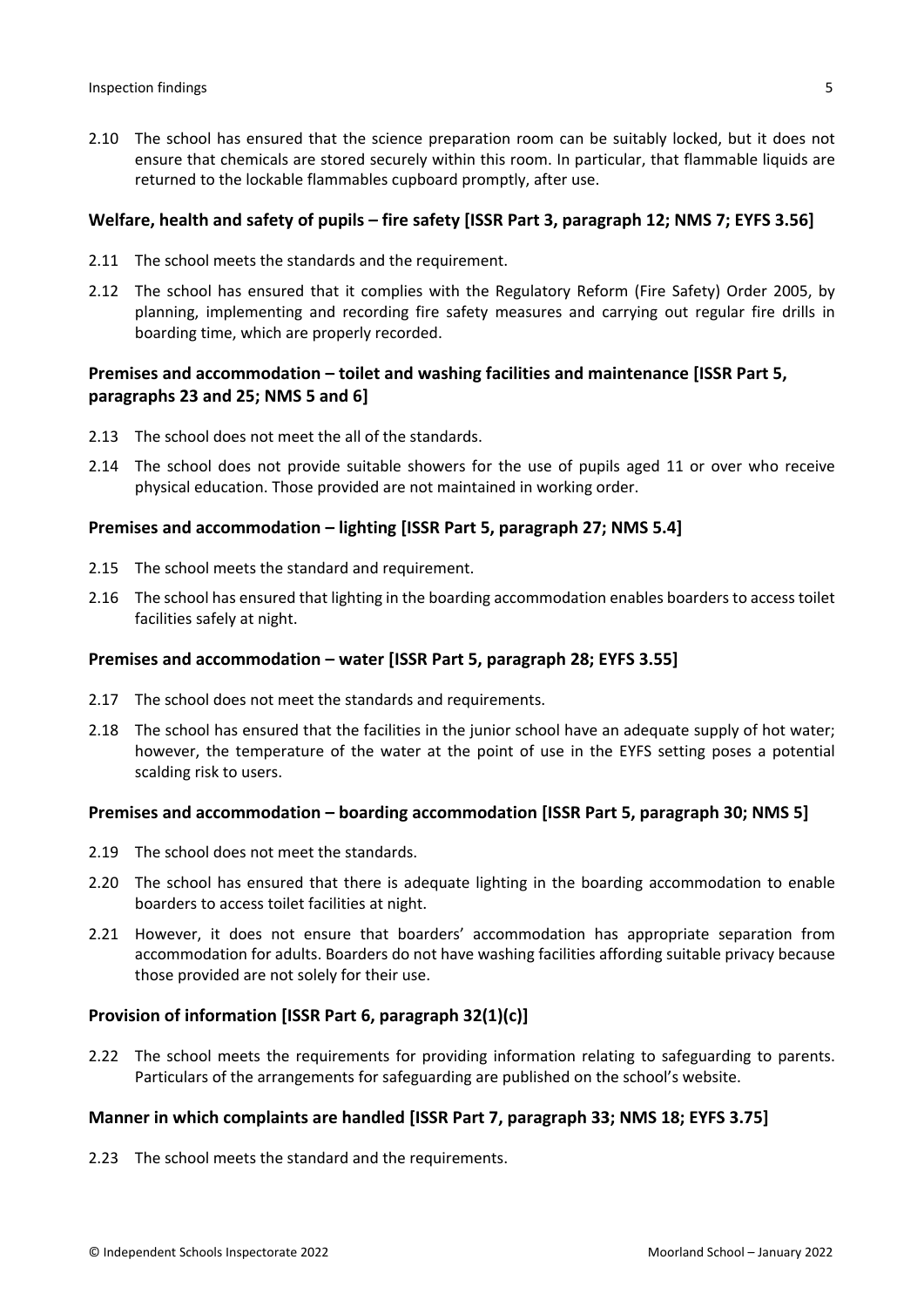2.24 The school has a suitable policy which is implemented effectively, including compliant relating to boarding. The school investigates written complaints relating to the fulfilment of the EYFS requirements and notifies complainants of the outcomes of the investigation within 28 days.

#### **Quality of leadership and management [ISSR Part 8, paragraph 34; NMS 13]**

- 2.25 The school does not meet the standards.
- 2.26 The proprietor does not ensure that persons with leadership and management responsibilities demonstrate good skills and knowledge, and fulfil their responsibilities effectively, including with regard to management of boarding, so that the other standards are consistently met and pupils' wellbeing is actively promoted. There has been no effective monitoring of the new leadership of boarding in the academic year up to the inspection. Not all records required under Appendix 2 of the NMS are kept. Fire and supervision records are now kept appropriately in boarding but records of training are not kept for all boarding staff.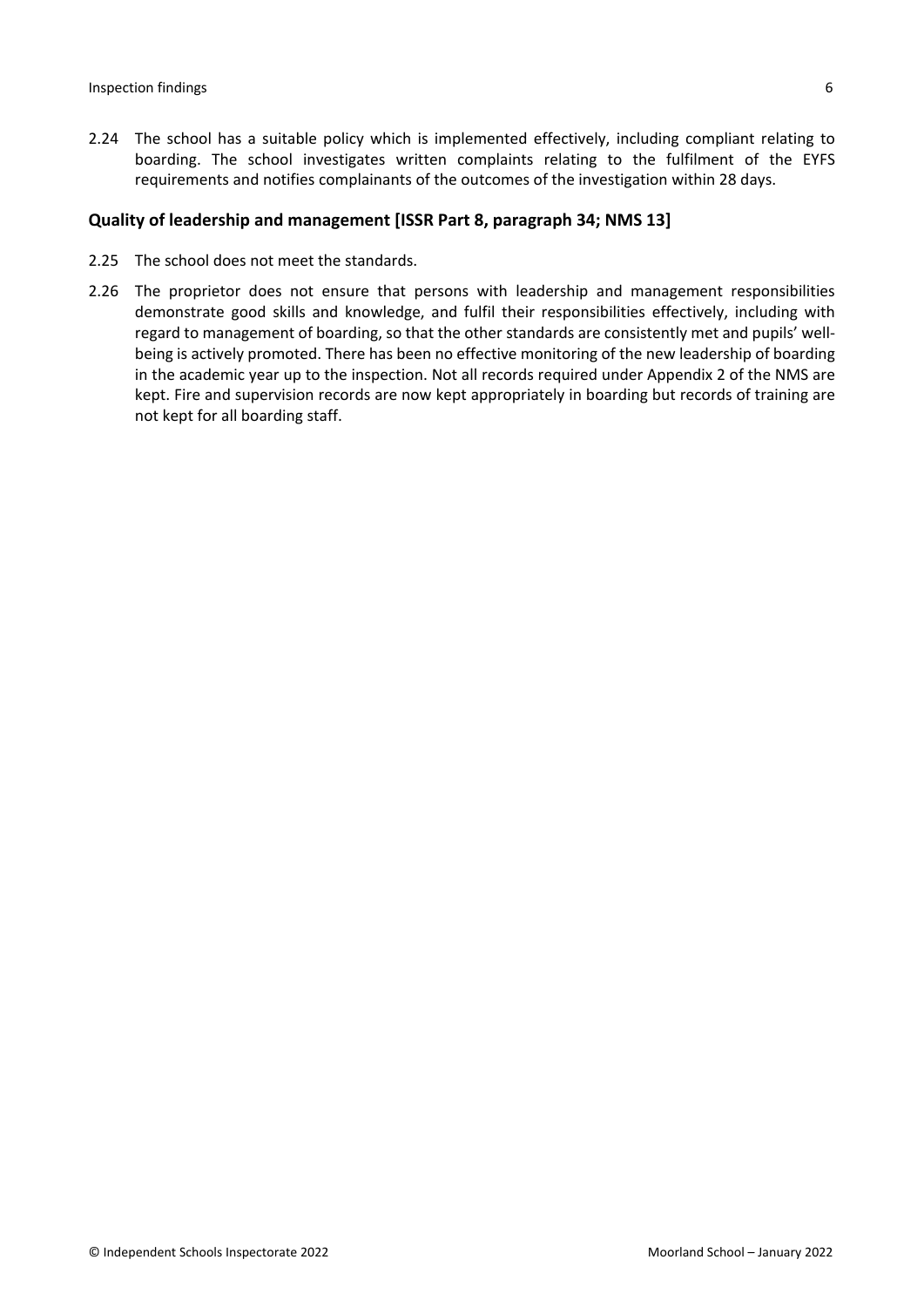## **3. Regulatory action points**

3.1 The school does not meet all of the requirements of the Education (Independent School Standards) Regulations 2014, National Minimum Standards for Boarding Schools 2015 and requirements of the Early Years Statutory Framework and should take immediate action to remedy deficiencies as detailed below.

#### ISSR Part 3, Welfare, health and safety, paragraphs 7 and 8; NMS 11, NMS 15; EYFS 3.4 and 3.7

- Ensure that the arrangements made to safeguard and promote the welfare of boarders at the school have regard to the guidance given in KCSIE. In particular, ensure that any person working (employed or volunteering) with boarders, has a job description that accurately reflect their role, sufficient training and experience, including safeguarding training and induction training in boarding when newly appointed; that they receive regular reviews of boarding practice; and that boarders are at all times, including at night, under the responsibility of an identified member of staff who is suitably qualified and experienced [paragraphs 7 (a) and (b) and 8 (a) and (b); NMS 11.1, NMS 15.1, 15.3, 15.4 and 15.7].
- Ensure that the annual review ofsafeguarding issufficiently rigorousso that the safeguarding procedures in all areas of the school meet statutory guidance [paragraphs 7(a) and (b) and 8(a) and (b); NMS 11.1; EYFS 3.4 and 3.7].
- Ensure that suitable accommodation and suitable toilet and washing facilities are provided for all residential staff, that is appropriately separated from the accommodation and facilities provided for boarding pupils [NMS 15.9, and for the same reason paragraph 8(b)].

#### **ISSR Part 3, Welfare, health and safety, paragraph 11; NMS 6; EYFS 3.55**

 Ensure that all hazardoussubstances are controlled adequately, in particular that all chemicals are stored securely within the science preparation room, including ensuring that flammable liquids are returned to the locked flammables cupboard promptly after use [paragraph 11; NMS 6.1; EYFS 3.55].

#### **ISSR Part 5, Premises and accommodation, paragraphs 23 and 25; NMS 6**

 Ensure that the showers provided outside of boarding areas for the use of pupils aged 11 or over who receive physical education are regularly checked to ensure they are maintained in working order [paragraphs 23(1)(c) and 25; NMS 6.2].

#### **ISSR Part 5, Premises and accommodation, paragraph 28; EYFS 3.55**

 Ensure that the temperature of the water at the point use in the EYFS setting does not pose a potential scalding risk to users [paragraph 28(1)(d); EYFS 3.55].

#### **ISSR Part 5, Premises and accommodation, paragraph 30; NMS 5**

 Ensure that boarder's accommodation has appropriate separation from accommodation for adults, specifically that pupils' washing facilities are solely for their use [paragraph 30; NMS 5.5].

#### **ISSR Part 8, Quality of leadership and management, paragraph 34; NMS 13**

 The proprietor must ensure that persons with leadership and management responsibilities demonstrate good skills and knowledge, and fulfil their responsibilities effectively, including with regard to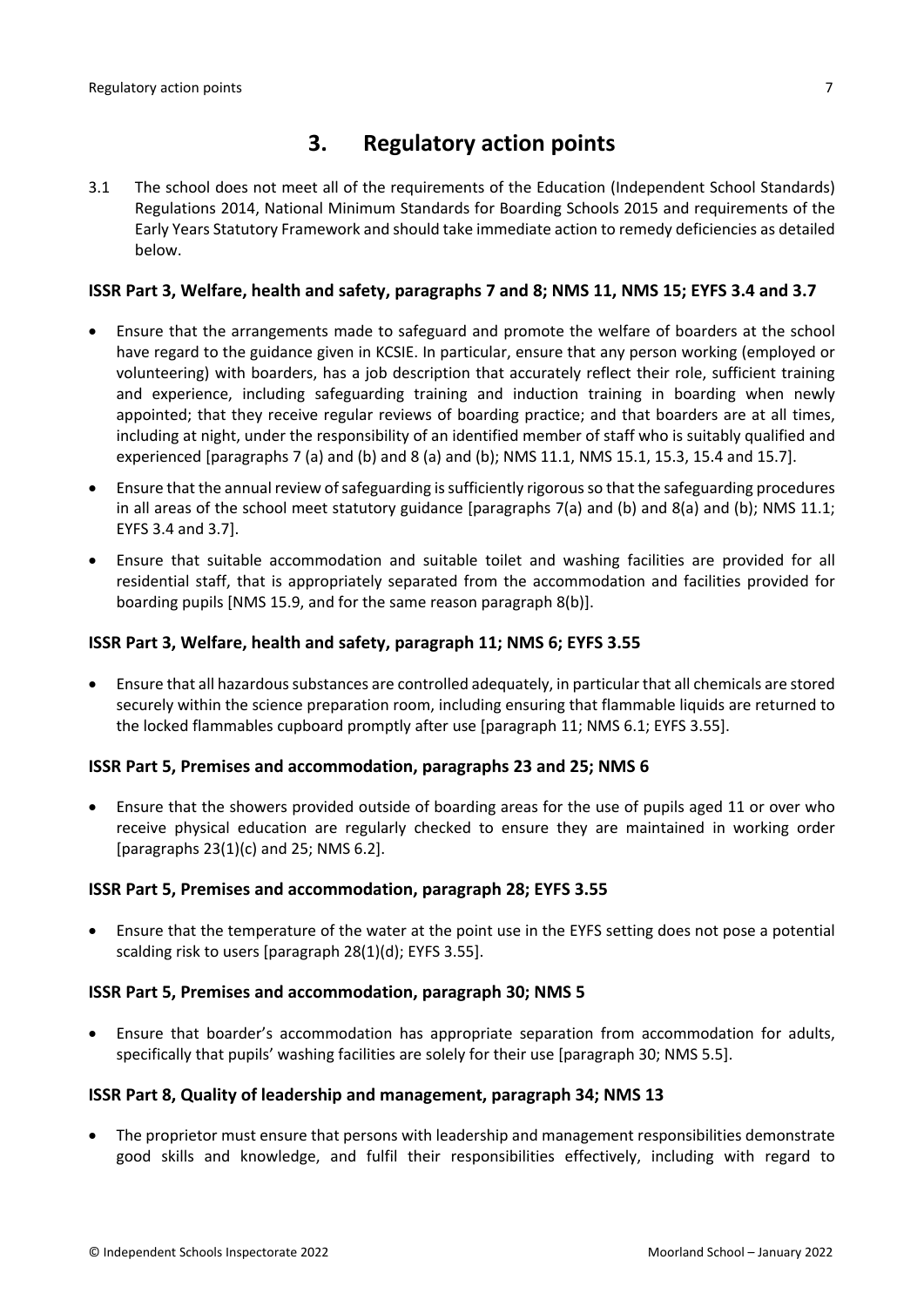management of boarding and the maintenance of records required under appendix 2 of the NMS, so that the other standards are consistently met and that the well-being of all pupils including boarders, is actively promoted [paragraph 34(1)(a), (b) and (c); NMS 13.1, 13.3–13.5, 13.8 and for the same reason, paragraph 8(b)].

 Ensure that the proprietor regularly monitors the effectiveness of the leadership, and delivery of boarding and welfare provision in the school and takes appropriate action where necessary [NMS 13.1 and for the same reason paragraph 8(b)].